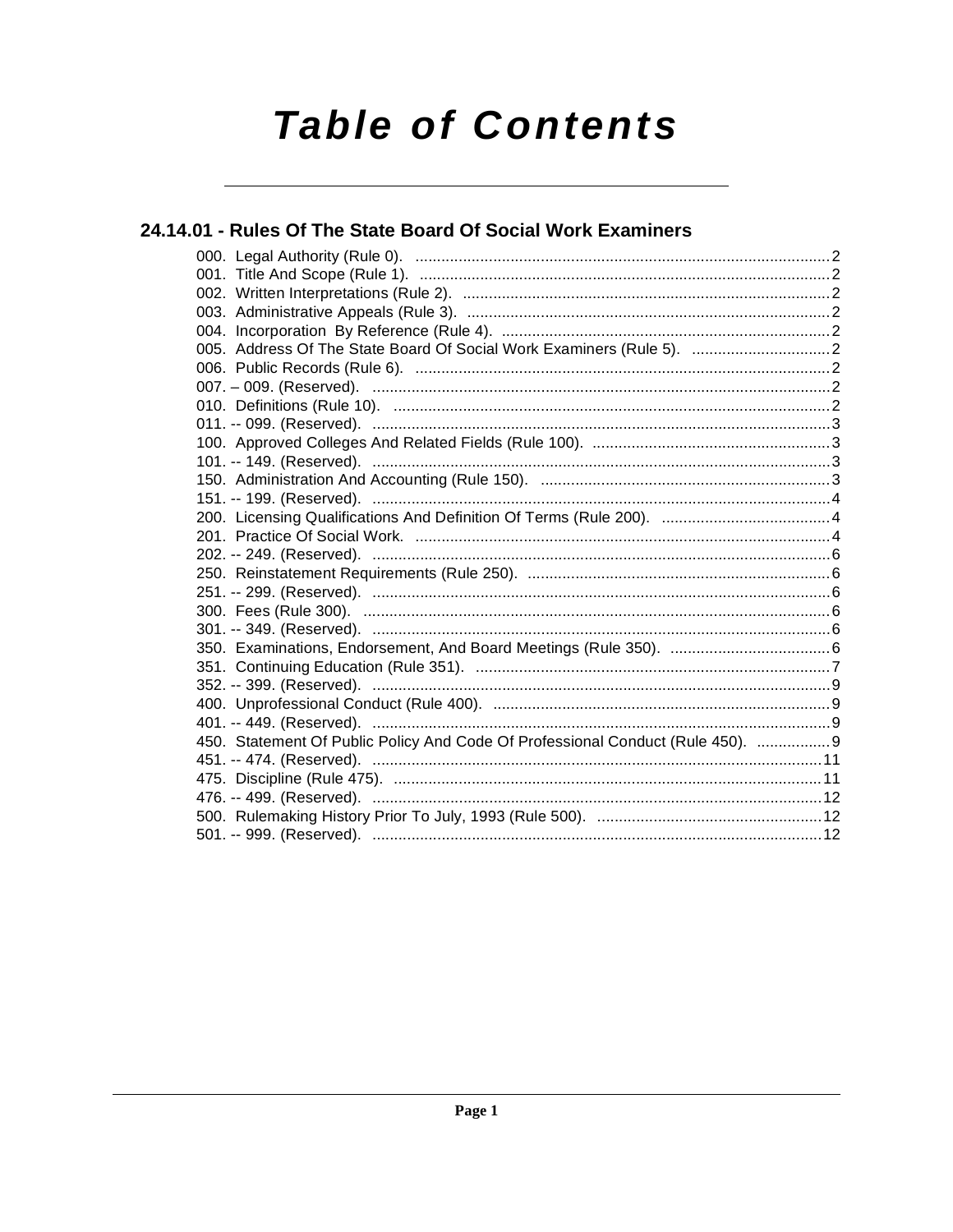## **IDAPA 24 TITLE 14 CHAPTER 01**

## **24.14.01 - RULES OF THE STATE BOARD OF SOCIAL WORK EXAMINERS**

## <span id="page-1-1"></span><span id="page-1-0"></span>**000. LEGAL AUTHORITY (RULE 0).**

These rules are hereby prescribed and established pursuant to the authority vested in the State Board of Social Work Examiners by the provisions of Section 54-3204, Idaho Code. (7-1-93)

## <span id="page-1-2"></span>**001. TITLE AND SCOPE (RULE 1).**

These rules shall be cited as IDAPA 24.14.01, "Rules of the State Board of Social Work Examiners". (7-1-93)

## <span id="page-1-3"></span>**002. WRITTEN INTERPRETATIONS (RULE 2).**

The board may have written statements which pertain to the interpretation of the rules of this chapter. Such interpretations, if any, are available for public inspection and copying at cost in the main office of the Bureau of Occupational Licenses. (7-1-93) Occupational Licenses.

## <span id="page-1-4"></span>**003. ADMINISTRATIVE APPEALS (RULE 3).**

Administrative Appeals shall be governed by the Administrative Procedure Act, Title 67, Chapter 52, Idaho Code. (3-13-02)

## <span id="page-1-5"></span>**004. INCORPORATION BY REFERENCE (RULE 4).**

These rules do not incorporate by reference any document other than those sections of Idaho Code so referenced. (3-13-02)

## <span id="page-1-6"></span>**005. ADDRESS OF THE STATE BOARD OF SOCIAL WORK EXAMINERS (RULE 5).**

[The office of the State Board of Social Work Examiners is located within the Bureau of Occupational Licenses,](mailto:ibol@ibol.state.id.us) Owyhee Plaza, 1109 Main Street, Suite 220, Boise, Idaho 83702-5642. The phone number of the Board is (208) 334- 3233. The Board's FAX number is (208) 334-3945. The Board's e-mail address is ibol@ibol.state.id.us. The Board's [official web site is at](mailto:ibol@ibol.state.id.us) www2.state.id.us/ibol/swo.

## <span id="page-1-7"></span>**006. PUBLIC RECORDS (RULE 6).**

The records associated with the State Board of Social Work Examiners are subject to the provisions of the Idaho<br>Public Records Act. Title 9, Chapter 3, Idaho Code. (3-13-02) Public Records Act. Title 9, Chapter 3, Idaho Code.

## <span id="page-1-8"></span>**007. – 009. (RESERVED).**

## <span id="page-1-9"></span>**010. DEFINITIONS (RULE 10).**

<span id="page-1-10"></span>**01. Board**. The State Board of Social Work Examiners as prescribed in Section 54-3202, Idaho Code. (7-1-93)

**02. Bureau**. The Bureau means the Bureau of Occupational Licenses, as prescribed in Sections 54- 3204 and 67-2602, Idaho Code. (3-13-02)

**03. Psychotherapy**. Treatment methods using a specialized, formal interaction between a Clinical Social Worker and an individual, couple, family, or group in which a therapeutic relationship is established, maintained, or sustained to understand unconscious processes, intrapersonal, interpersonal, and psychosocial dynamics, and the diagnosis and treatment of mental, emotional, and behavioral disorders, conditions, and addictions.  $(3-20-04)$ 

**04. Supportive Counseling**. Supportive counseling by a social worker means a method used by social workers to assist individuals, couples, families, and groups in learning how to solve problems and make decisions about personal, health, social, educational, vocational, financial, and other interpersonal concerns. This help in the maintenance of adaptive patterns is done in the interview through reassurance, advice giving, information providing, and pointing out client strengths and resources. Supportive counseling does not seek to reach unconscious material.

(3-20-04)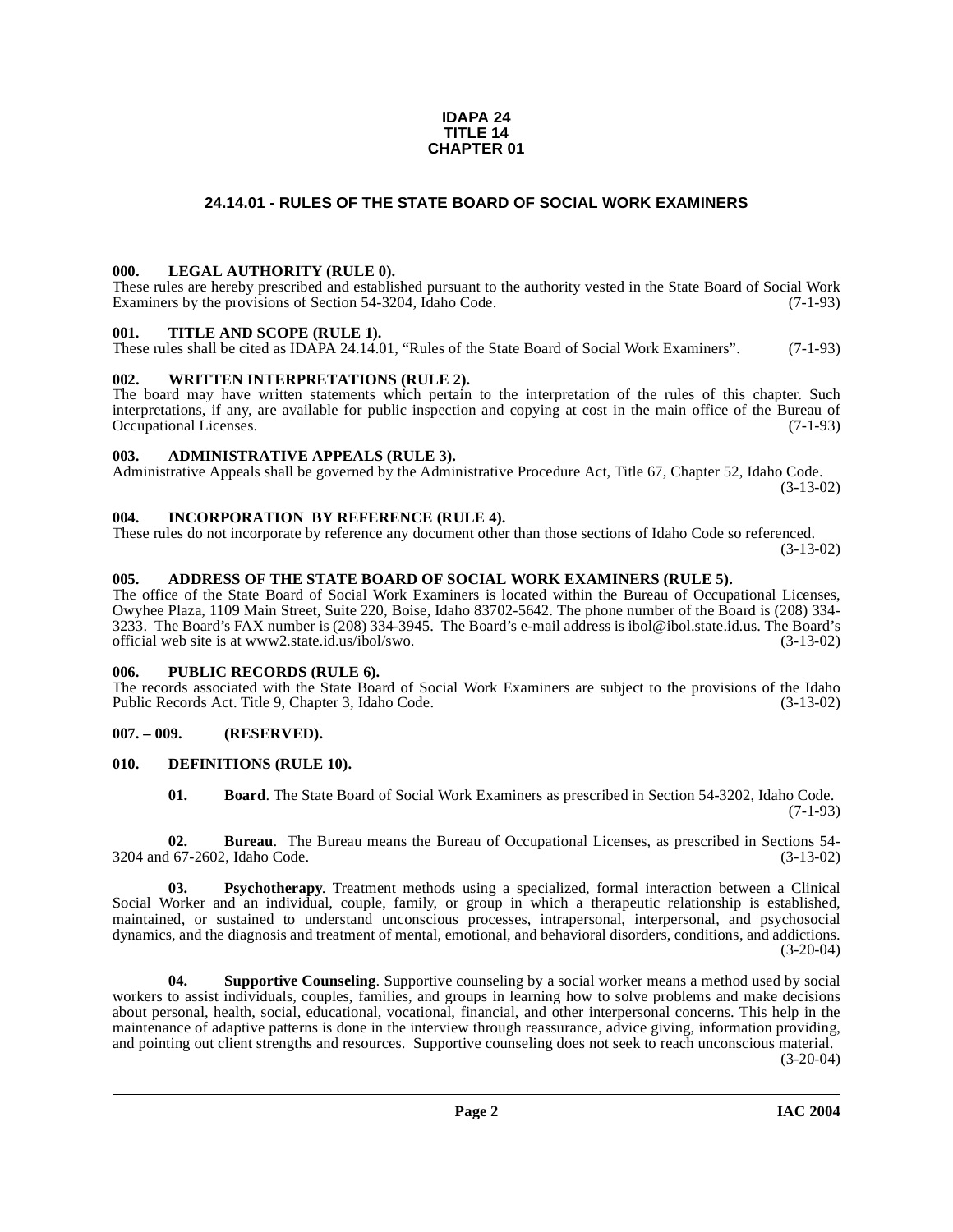## <span id="page-2-0"></span>**011. -- 099. (RESERVED).**

#### <span id="page-2-5"></span><span id="page-2-1"></span>**100. APPROVED COLLEGES AND RELATED FIELDS (RULE 100).**

Social work and social work practice is a professional discipline requiring specialized knowledge and training.

 $(7-1-93)$ 

<span id="page-2-7"></span>**01. College Or University Approved By The Board**. Any college, university, or school of social work accredited or is a candidate for accreditation by the Northwest Association of Secondary and Higher Schools or any similar accrediting body. (5-3-03) (5-3-03)

**Related Fields**. A baccalaureate degree that includes thirty-six (36) semester credit hours with a grade of "C" or above in each course, in which the content is consistent with that recommended as minimal to social work training by an approved accrediting body. Eighteen (18) of the thirty-six (36) semester credit hours shall be taught by a social worker with a graduate degree from an accredited school of social work. The basic content areas to<br>(5-3-03) (5-3-03) be required shall include:

**a.** Social work practice is to include a methods content of a minimum of six (6) semester credit hours; and a social work practicum with a minimum of nine (9) semester credit hours. The methods courses are to be taken previous to participation in practicum and are to be taught by a faculty member with a graduate degree (MSW) from an accredited school of social work. The practicum is to be supervised by a faculty member who has a graduate degree (MSW) from an accredited school of social work. The on-site supervisor is to be a licensed social worker. Both the methods courses and the practicum must have been completed within the past five (5) years (date computed from time of application). The program providing the practice content and internship experience is developed and monitored to assure that internship students demonstrate application of the knowledge, values and skills taught within<br>the required basic content areas the required basic content areas.

**b.** Social welfare policy and services shall include current policies and services, and shall be taught by a faculty member with a graduate degree in social work. (7-1-96)

**c.** Human behavior and social environment shall include human behavior in the social environment with demonstrated content representing five (5) human systems: individual, family, group, organization and  $\epsilon$  community.  $(7-1-96)$ 

**d.** Social research shall include social statistics and research methods. (7-1-96)

**e.** Ethics shall include any three (3) credit course from a "college or university approved by the board" which includes the word "ethics" in the course title. (7-1-96)

**f.** Cultural diversity shall include a three (3) credit course from a "college or university approved by the board" which includes content specific to ethnic minority group(s).  $(7-1-96)$ 

**g.** Course content and curriculum preparing students for practice will be evaluated by board review of course and program description provided by the college or university. (7-1-96)

## <span id="page-2-2"></span>**101. -- 149. (RESERVED).**

## <span id="page-2-4"></span><span id="page-2-3"></span>**150. ADMINISTRATION AND ACCOUNTING (RULE 150).**

The disposition of receipts and expenses for administering the terms and provisions of this Act shall be duly appropriated in the following manner: (7-1-93) appropriated in the following manner:

<span id="page-2-6"></span>**01. Board Shall Contract With The Bureau Of Occupational Licenses**. The board shall contract with the Bureau of Occupational Licenses for administrative, investigative, legal, fiscal and clerical responsibilities, for appropriation and accountability of all fees obtained under the terms and provisions of this Act, for issuing licenses to qualified applicants upon approval by the board and for any other duties so prescribed by the contract.

 $(5-3-03)$ 

## <span id="page-2-8"></span>**02. Reimbursement Of Board Members**. Board members shall be entitled to reimbursement for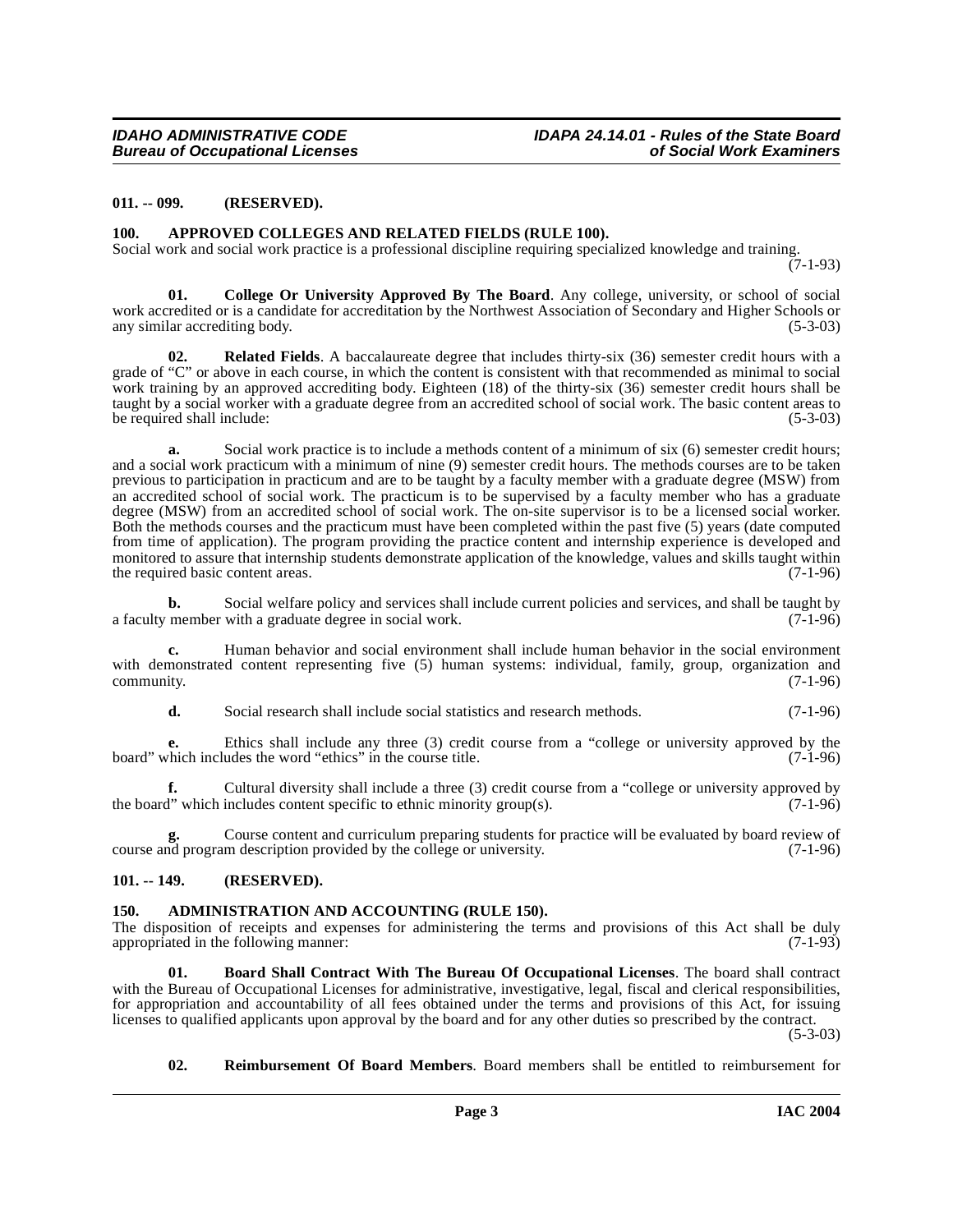actual expenses incurred as long as such expenses are deemed necessary and prudent and are approved by the Board.  $(5-3-03)$ 

## <span id="page-3-0"></span>**151. -- 199. (RESERVED).**

## <span id="page-3-8"></span><span id="page-3-1"></span>**200. LICENSING QUALIFICATIONS AND DEFINITION OF TERMS (RULE 200).**

All applicants for licensing under the Social Work Licensing Act must meet the minimum qualifications as set forth by this act. (7-1-93) by this act.  $(7-1-93)$ 

<span id="page-3-7"></span>**01. Good Moral Character**. "Good moral character" is defined by the board as that behavior exhibited on the part of an applicant which is in conformity with the Social Work Code of Professional Conduct and within the limits of state law. (5-3-03) limits of state law.

<span id="page-3-3"></span>**02. Application For Licensure**. Application for licensure must be made to the Board of Social Work rs on forms provided by the Bureau of Occupational Licenses. (7-1-93) Examiners on forms provided by the Bureau of Occupational Licenses.

<span id="page-3-6"></span>**03. Educational Requirements**. Educational requirements must be verified by submission of official transcripts from the educational institution directly to the Bureau of Occupational Licenses. (5-3-03)

## <span id="page-3-10"></span><span id="page-3-2"></span>**201. PRACTICE OF SOCIAL WORK.**

<span id="page-3-4"></span>**01. Baccalaureate Social Work**. The application of social work theory, knowledge, methods, and ethics to restore or enhance social or psychosocial functioning of individuals, couples, families, groups, organizations, and communities. Baccalaureate social work is a generalist practice that includes assessment, planning, intervention, evaluation, case management, information and referral, supportive counseling, supervision, and consultation with clients. Baccalaureate social work also includes advocacy, education, community organization, and the development, implementation and administration of policies, programs, and activities. Bachelor level social workers are prohibited from performing psychotherapy. (3-20-04)

<span id="page-3-9"></span>**02. Master's Social Work**. The application of social work theory, knowledge, methods and ethics, and the professional use of self to restore or enhance social, psychosocial or biopsychosocial functioning of individuals, couples, families, groups, organizations, and communities. Master's social work requires the application of specialized knowledge and advanced practice skills in the areas of assessment, treatment planning, implementation and evaluation, case management, information and referral, supportive counseling, supervision and consultation with clients, advocacy, teaching, research, community organization, and the development, implementation, and administration of policies, programs, and activities. Master level social workers who do not hold clinical licensure may provide psychotherapy only under the supervision of a licensed clinical social worker, psychologist, or psychiatrist and in accordance with an approved supervision plan. (3-20-04)

<span id="page-3-5"></span>**03. Clinical Social Work**. The practice of clinical social work is a specialty within the practice of master's social work and requires the application of specialized clinical knowledge and advanced clinical skills in the areas of assessment, diagnosis, and treatment of mental, emotional, and behavioral disorders, conditions and addictions. Clinical social work is based on knowledge and theory of psychosocial development, behavior, psychopathology, motivation, interpersonal relationships, environmental stress, social systems, and cultural diversity, with particular attention to person-in-environment. It shares with all social work practice the goal of enhancement and maintenance of psychosocial functioning of individuals, families, and small groups. Clinical social work includes, but is not limited to, individual, couples, family and group psychotherapy, and includes independent and private practice. (3-20-04)

**04. Clinical Practice Exemption**. A social worker licensed in Idaho at the masters level prior to August 5, 2002 engaged in clinical social work and employed directly by a physician, psychologist or other social worker, or by a public or private agency, institution, hospital, nursing home, rehabilitation center, or any similar facility may meet the supervised experience requirement for clinical licensure upon submission of documentation prior to July 1, 2005 showing a minimum of one hundred (100) face-to-face hours of employer provided supervision. No more than seventy-five (75) hours of supervision may be provided by a licensed counselor, marriage and family therapist, or psychiatric nurse and no less than twenty-five (25) hours of supervision may be provided by a licensed clinical social worker, psychologist, or an individual licensed to practice medicine and surgery who practices in the area of psychiatry. A licensed social worker who meets the requirements of Section 201 may continue to practice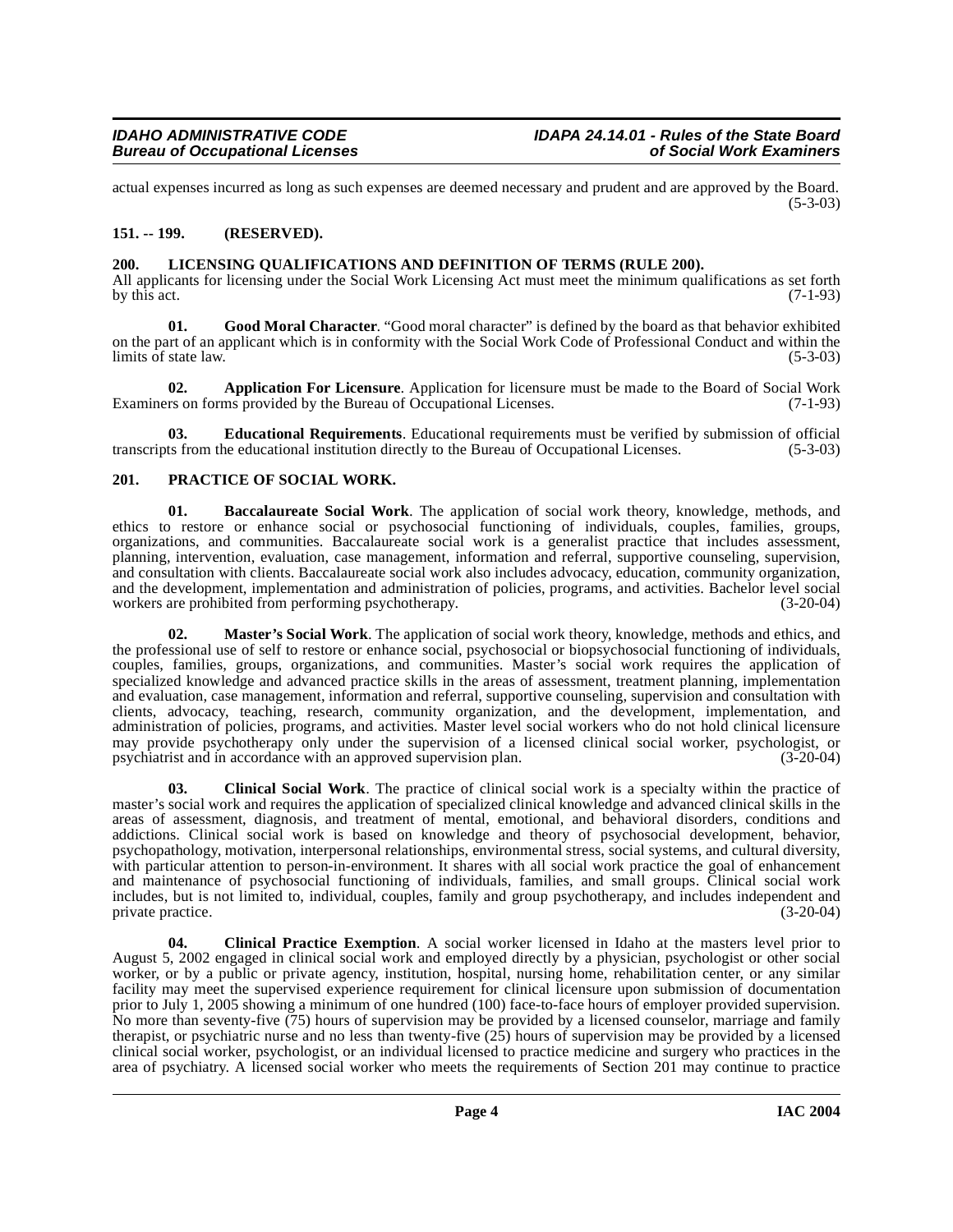clinical social work until July 1, 2005. An individual practicing under this exemption must still pass the clinical examination as set forth in Section 350 prior to clinical licensure.

**05. Independent Practice Of Social Work**. As defined in Section 54-3207, Idaho Code, is that practice in which an individual who, wholly or in part, practices social work autonomously, with responsibility for that practice. No baccalaureate or masters level social worker shall engage in independent practice until such time as the social worker shall have worked in a supervised setting and received a minimum of three thousand (3000) hours in a supervised setting in no less than two (2) years. Anyone holding a current Idaho Social Work license who was licensed in Idaho prior to August 5, 2002 shall be exempt from the requirement to submit a plan of supervision and may apply for the Independent Practice certification. Such applicant shall, prior to July 1, 2005, submit documentation establishing that a minimum of three thousand (3,000) hours of supervised practice, including one hundred (100) face-to-face hours, was obtained in a supervised setting and provided by a qualified and experienced professional working in the same area of practice; that supervision occurred on a regular and on-going basis; and that the supervisor(s) held a social work license in good standing. (3-20-04) the supervisor $(s)$  held a social work license in good standing.

<span id="page-4-1"></span>**06. Private Practice Of Social Work**. As defined in Section 54-3207, Idaho Code, is that independent practice in which an individual sets up and maintains responsibility for the contractual conditions of payment with clients, agencies, or institutions. (5-3-03) clients, agencies, or institutions.

<span id="page-4-0"></span>**07. Employment Of A Social Worker**. A social worker employed directly by a physician, psychologist or other social worker, or by a public or private agency, institution, hospital, nursing home, rehabilitation center, or any similar facility, is not to be considered within the definition of an independent practitioner. Furthermore, a social worker who contracts with an agency or institution that assumes full responsibility for and supervises the services provided to clients is not considered to be a private practitioner. (5-3-03)

<span id="page-4-2"></span>**08. Supervision**. Supervised experience shall be required for both independent practice status and clinical licensure. Consultative-teaching supervision is directed toward enhancement and improvement of the individual's social work values, knowledge, methods, and techniques. Supervision shall be face-to-face and provided by a qualified and experienced professional working in the same area of practice. Supervision must occur on a regular and on-going basis and consist of a minimum of one hundred hours (100) hours. Ratio of supervisor/supervisee shall not exceed two (2) social workers to one (1) supervisor per hour of supervision. Supervisors must hold a degree in social work and a current license in good standing, except as noted in Subsection 201.08.c. (3-20-04)

**a.** Supervision of baccalaureate social workers pursuing licensure as independent practitioners must be provided by a licensed social worker approved to provide independent practice at the baccalaureate, masters, or clinical level. (3-20-04) clinical level. (3-20-04)

**b.** Supervision of masters social workers pursuing licensure as independent practitioners must be provided by a licensed social worker approved to provide independent practice at the masters or clinical level.

 $(5-3-03)$ 

**c.** Supervision of social workers pursuing licensure as clinical level practitioners must be provided by a licensed clinical social worker, a licensed clinical psychologist, or a person licensed to practice medicine and surgery who practices in the area of psychiatry, and must focus on clinical social work as defined. (3-20-0 surgery who practices in the area of psychiatry, and must focus on clinical social work as defined.

**d.** Supervision reports shall be submitted from each supervisor directly to the Board within thirty (30) days following each six (6) month period. Failure of the supervisor to submit the required reports in a timely manner<br>may result in the supervisor being restricted by the Board from providing further supervision. (3-20-04) may result in the supervisor being restricted by the Board from providing further supervision.

**09.** Supervised Practice Required. To be eligible for licensure as an independent practitioner a e must: (5-3-03) candidate must:

**a.** Meet the requirements set forth in Subsection 201.08; (3-20-04)

**b.** Develop a plan for supervision that must be approved by the Board prior to commencement of supervision. Prior to a change in supervisors, the supervisee must notify the Board and the change must be approved by the Board prior to the commencement of supervision by the new supervisor; and  $(5-3-03)$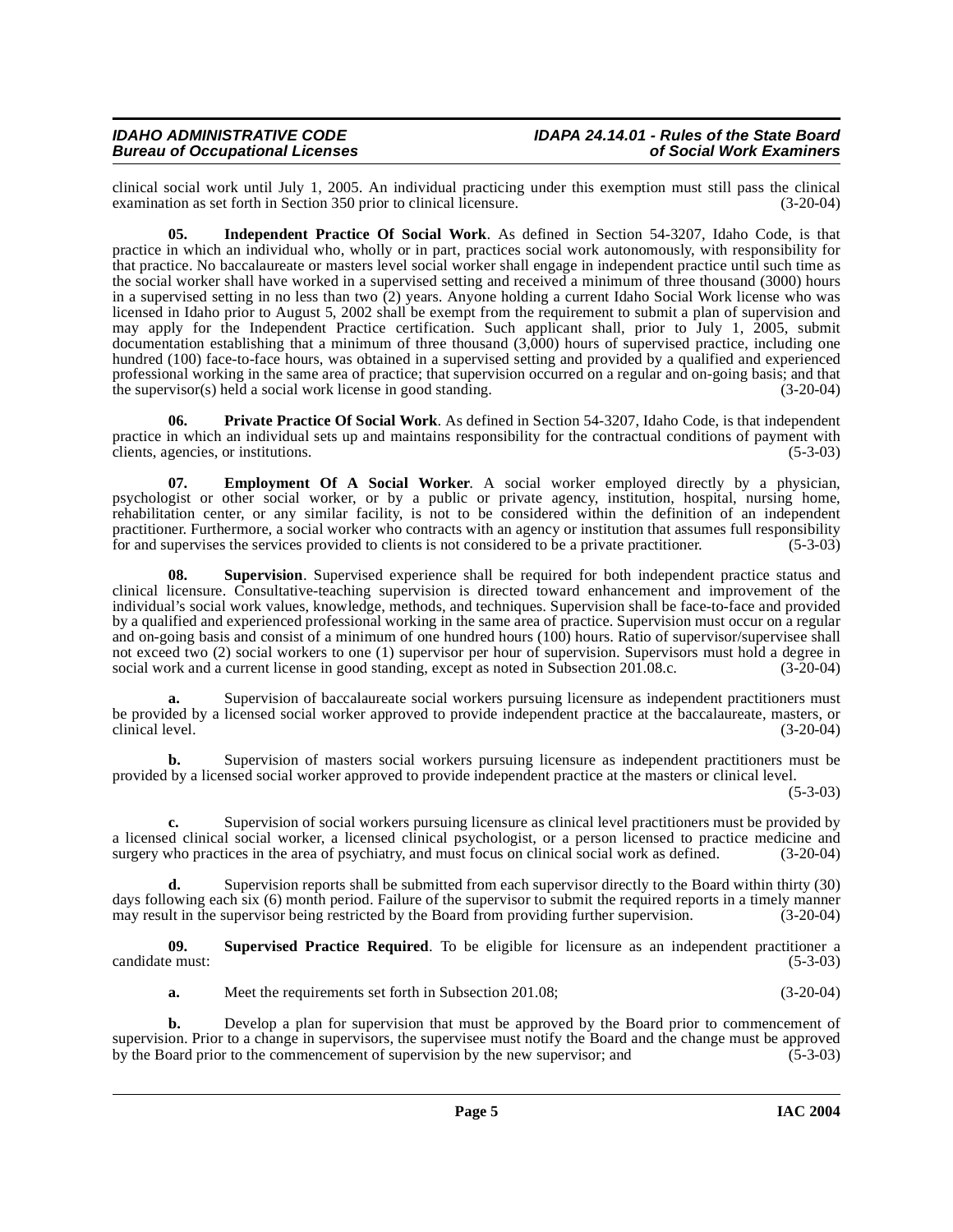- <span id="page-5-15"></span><span id="page-5-13"></span><span id="page-5-11"></span><span id="page-5-7"></span><span id="page-5-3"></span><span id="page-5-2"></span><span id="page-5-1"></span><span id="page-5-0"></span>**c.** Not have more than two (2) supervisors at any given time. (5-3-03) **202. -- 249. (RESERVED). 250. REINSTATEMENT REQUIREMENTS (RULE 250).** The Bureau shall cancel all licenses that have expired for failure to renew. The Bureau of Occupational Licenses may reinstate said licenses in accordance with the requirements of Section 67-2614, Idaho Code. (5-3-03) **251. -- 299. (RESERVED). 300. FEES (RULE 300).** To administer and carry out the provisions of this Act, the following fees are established: (7-1-93) **01. Application And Original License Fee**. Application and Original License Fee for licensed clinical pricensed masters social worker or licensed social worker - Fifty dollars (\$50). (5-3-03) social worker or licensed masters social worker or licensed social worker - Fifty dollars (\$50). **02. Examination Fee**. Examination fee will be set by the Board in concordance with the testing service (7-1-93) fees.  $(7-1-93)$ **03. Endorsement And License Fee**. Endorsement and License Fee for licensed clinical social worker or licensed masters social worker or licensed social worker - Fifty-five dollars (\$55). (5-3-03) **04. Renewal Fee**. Renewal Fee: (7-1-93) **a.** Licensed Clinical Social Worker – Sixty dollars (\$60). (5-3-03) **b.** Licensed Masters Social Worker - Fifty dollars (\$50). (5-3-03) **c.** Licensed Social Worker - Fifty dollars (\$50). (5-3-03)
	- **05. Reinstatement Fee**. Reinstatement fees in accordance with Section 67-2614, Idaho Code. (7-1-93)
	- **06. All Fees Under This Act Are Non-Refundable**. All fees under this Act are non-refundable. (7-1-93)

<span id="page-5-16"></span><span id="page-5-14"></span><span id="page-5-9"></span><span id="page-5-6"></span><span id="page-5-4"></span>**301. -- 349. (RESERVED).**

## <span id="page-5-12"></span><span id="page-5-5"></span>**350. EXAMINATIONS, ENDORSEMENT, AND BOARD MEETINGS (RULE 350).**

Examinations will be conducted by the board for qualified applicants for social work licensing and board meetings will be held to conduct other business. Applications for examination may be reviewed and approved by a designated Board member upon determination that the applicant meets the qualifications for examination. Approval to sit for examination does not obligate the Board to issue a license if it is later determined that the applicant does not meet the requirements for licensure. (3-20-04)

<span id="page-5-8"></span>**01. Board Meetings**. Board meetings will be held at least three (3) times each year at such times and places as the board deems necessary. (5-3-03)

**02. Exam Utilized**. The Board utilizes the uniform, nationally standardized examination of the Association of Social Work Boards (ASWB). (5-3-03)

- <span id="page-5-10"></span>**a.** Bachelor level candidates shall be required to successfully pass the basic examination. (5-3-03)
- **b.** Masters level candidates shall be required to successfully pass the intermediate examination. (5-3-03)
- **c.** Clinical level candidates shall be required to successfully pass the clinical examination. (5-3-03)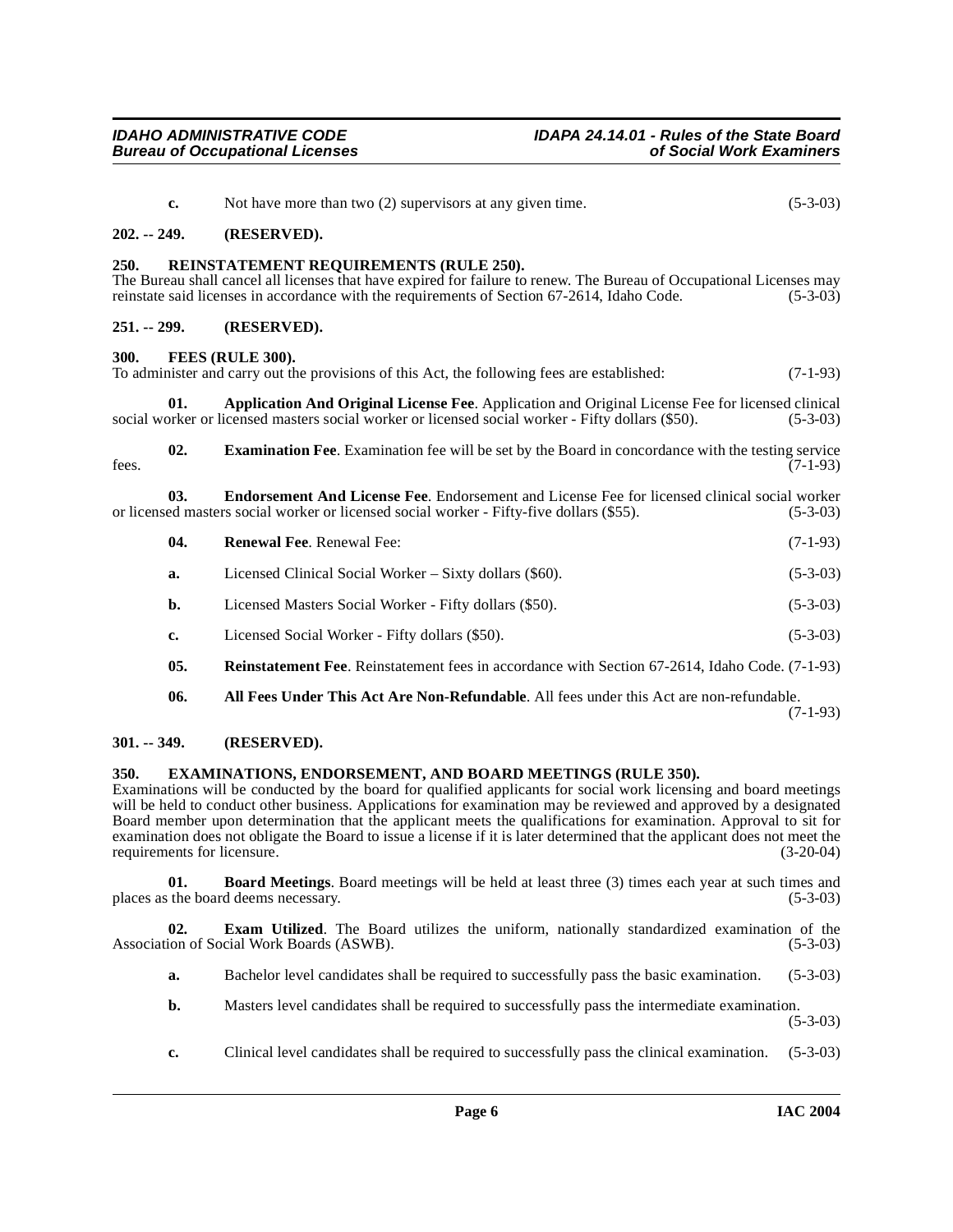## **Bureau of Occupational Licenses**

<span id="page-6-3"></span>**03. Dates Of Exams**. Examination at all levels of social work licensing will be conducted on dates ed for national administration. (7-1-93) established for national administration.

<span id="page-6-6"></span>**04. Graduation Date To Qualify For Exam**. Candidates for examination who can satisfy the board that they will be graduating at the end of the spring, summer or fall terms of any given year, may qualify for examination at the established testing period immediately preceding the date of graduation.  $(5-24-95)$ examination at the established testing period immediately preceding the date of graduation.

<span id="page-6-5"></span>**05. Exemption From Exam**. An applicant who has been tested for licensure utilizing an acceptable examination will be exempt from the Idaho examination if the applicant received a converted score of seventy (70) based upon a criterion reference examination. (7-1-93)

<span id="page-6-4"></span>**06. Endorsement**. The Board may grant a license to any person who submits a completed application on a form approved by the Board together with the required fees and who: (5-3-03)

**a.** Holds a current, active social work license, at the level for which a license is being sought, issued by the authorized regulatory entity in another state or country, the certification of which must be received directly by the Board from the issuing agency; and

**b.** Has not been disciplined within the last five (5) years, had a license revoked, suspended, restricted, vise sanctioned by any regulatory entity and has never voluntarily surrendered a license; and (5-3-03) or otherwise sanctioned by any regulatory entity and has never voluntarily surrendered a license; and

**c.** Is of good moral character and has not been convicted, found guilty, or received a withheld t or suspended sentence for any felony; and (5-3-03) judgment or suspended sentence for any felony; and

**d.** Has successfully passed an examination, as referenced in Subsection 350.02, or an examination provided by the Professional Examination Service (PES) at the clinical social worker and social worker level or the Education Testing Service (ETS) examination; and (5-3-03) Education Testing Service (ETS) examination; and (5-3-03)

**e.** Has certified under oath to abide by the laws and rules governing the practice of social work in Idaho and the code of professional conduct. (5-3-03)

## <span id="page-6-0"></span>**351. CONTINUING EDUCATION (RULE 351).**

## <span id="page-6-2"></span><span id="page-6-1"></span>**01. Continuing Education Requirements**. (7-1-95)

**a.** Continuing education is required for renewal at all levels of social work licensure in Idaho. The board may, upon application, waive the requirements of this rule in cases involving illness or unusual circumstances interfering with the licensee's ability to practice or inability to conform to the rules. (3-20-04) interfering with the licensee's ability to practice or inability to conform to the rules.

**b.** The completion of a minimum of twenty (20) continuing education (CE) hours annually is required to renew each licensure level. (5-3-03)

**c.** Compliance with the continuing education (CE) requirements for licensees shall be reported annually. A continuing education course taken in any renewal year, but not claimed for CE credit in that year, may be utilized for credit in the following renewal year. (5-3-03)

**d.** Each licensed social worker shall complete and return to the Bureau a Board approved continuing in report form as part of the annual renewal of licenses. (5-3-03) education report form as part of the annual renewal of licenses.

Licensees will maintain documentation verifying CE attendance and curriculum for a period of four cumentation will be subject to audit by the board. (5-3-03) (4) years. This documentation will be subject to audit by the board.

**f.** Licensees shall not be required to comply with this requirement during the first year in which they become licensed under the social work act. (5-3-03)

- **g.** One (1) continuing education hour shall equal one (1) clock hour. (7-1-95)
- **h.** Courses that are part of the curriculum of a university, college or other educational institution shall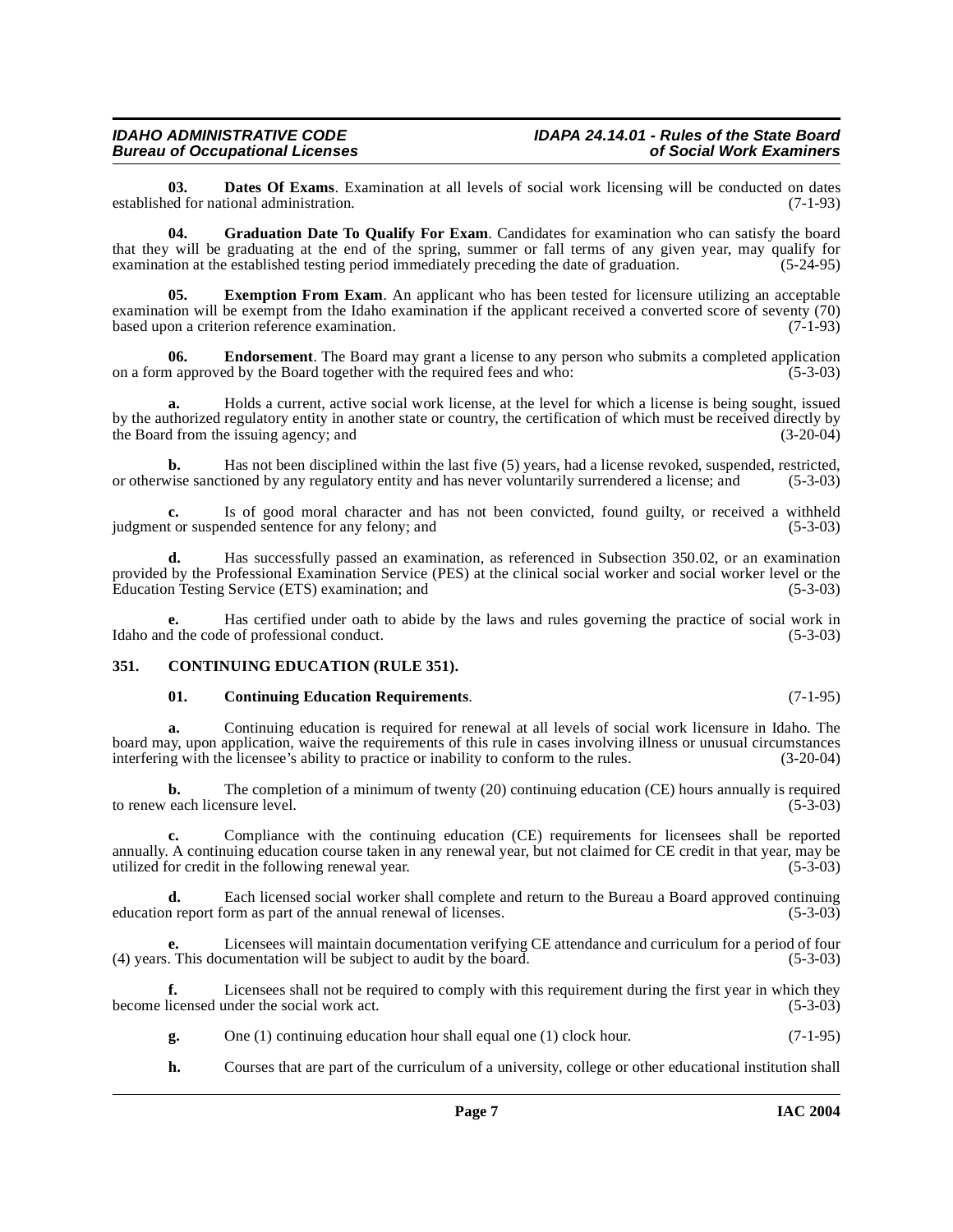## **IDAHO ADMINISTRATIVE CODE IDAPA 24.14.01 - Rules of the State Board Bureau of Occupational Licenses**

be allotted CE credit at the rate of fifteen (15) CE hours for each semester hour or ten (10) CE hours for each quarter hour of school credit awarded. (7-1-95) hour of school credit awarded.

**i.** No more than ten (10) continuing education hours may be obtained from category II. (7-1-95)

**j.** As part of the required hours of continuing education, all licensees must complete at least one (1) raining every year in professional ethics. (3-20-04) hour of training every year in professional ethics.

**k.** Applications for reinstatement of a cancelled license shall include documented proof of meeting the continuing education requirements for the previous twelve (12) months. The requirement for professional ethics training shall continue during any period of cancellation. (3-20-04) training shall continue during any period of cancellation.

## <span id="page-7-0"></span>**02. Categories Of Continuing Education**. (7-1-95)

**a.** Category I. Category I includes formally organized learning events, ideally involving face-to-face interaction with a teacher for the purpose of accomplishing specific learning objectives. Courses, workshops, conferences, practice oriented seminars, staff development and training activities coordinated and/or taught by approved and recognized educators also are included in this category. Because of our geographic location and sparse population, closed circuit T.V., video tapes, and correspondence courses may be substituted for face-to-face contact if coordinated by an approved instructor. Videotaped presentations require a discussion period to follow that reviews the learning objectives of the taped program. the learning objectives of the taped program.

**b.** Category II. Category II consists of a variety of self-directed professional study activities and growth experiences. Examples include making an initial presentation on professional issues or programs, teaching a course for the first time, presenting a lecture or conducting a workshop for the first time, editing or writing professional books or articles, and conducting professional research. (3-20-04)

**c.** The subject matter of all approved continuing education shall be germane to the practice of social work as defined in Section 54-3202, Idaho Code, and may include the specialties of Marriage and Family Therapy,<br>Psychiatry, Psychiatric Nursing, Psychology, or Pastoral Counseling. (5-3-03) Psychiatry, Psychiatric Nursing, Psychology, or Pastoral Counseling.

## <span id="page-7-1"></span>**03. Continuing Education Sources**. (7-1-95)

**a.** Continuing education course providers shall include: (5-3-03)

i. Professional Associations. Continuing education hours may be obtained by participating in activities sponsored by or approved by professional associations including but not limited to the Idaho Chapter of the National Association of Social Workers, Idaho Society for Clinical Social Workers. The professional association shall certify the number of clock hours of educational content in each sponsored or approved activity. (5-3-03)

ii. Educational Institutions. Continuing education hours may be obtained by completing coursework not below your level of licensing or by participating in continuing education programs sponsored by or approved by educational institutions accredited by a regional body recognized by the Council on Post Secondary Accreditation. The educational institution shall certify the number of clock hours of educational content in each sponsored or approved program. (7-1-95) approved program.

iii. Government Agencies, Schools and Hospitals. Continuing education hours may be obtained by participating in in-service training, courses or workshops sponsored by federal, state, or local government agencies, public school systems and licensed hospitals. The provider shall certify the number of clock hours of educational content in each approved activity. (7-1-95)

iv. Private social service agencies and other entities. Continuing education hours may be obtained by participating in continuing education programs sponsored by agencies or entities who regularly provide social work services. The provider shall certify the number of clock hours of educational content in each approved activity.  $(3-20-04)$ 

**b.** All continuing education hours must be relevant to the profession of social work at the individual's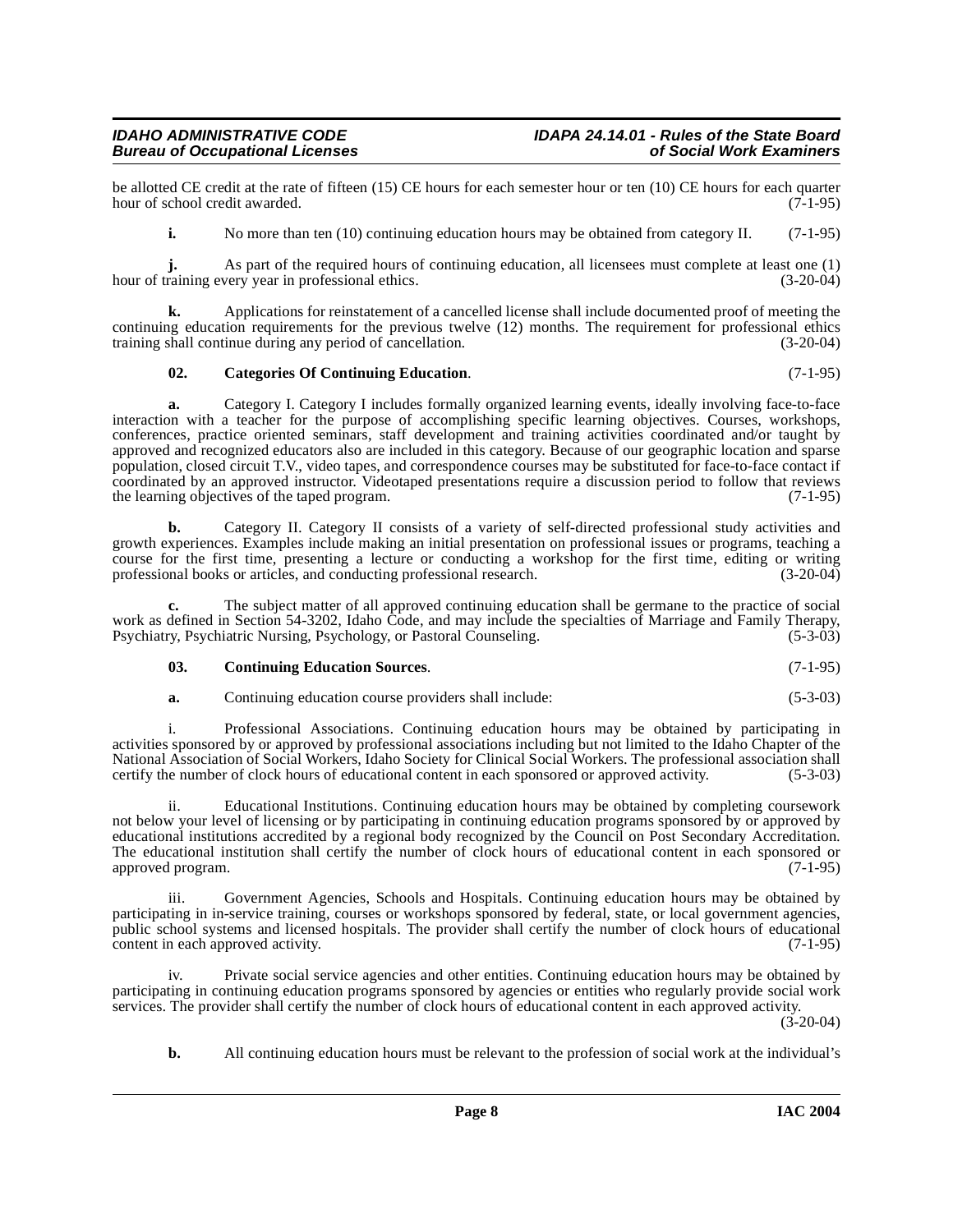particular level of social work licensure. The presenter's level of education must be at the licensee's level or above. Continuing education for clinical licensees must be clinical in nature except that five (5) hours each year may be nonclinical but shall be germane to the practice of social work. Final approval of acceptable programs rests with the Board. (3-20-04)

## <span id="page-8-4"></span>**04. Documentation**. (7-1-95)

**a.** Each licensee shall maintain documentation verifying CE attendance and curriculum for a period of vears from the date of completion. This documentation will be subject to audit by the Board. (5-3-03) four (4) years from the date of completion. This documentation will be subject to audit by the Board.

**b.** Licensees shall attest, on their annual license renewal application, that they have satisfied the continuing education requirements. False attestation of satisfaction of the continuing education requirements on a renewal application shall subject the licensee to disciplinary action, including revocation. (5-3-03)

**c.** Category I documents must be in the form of a certificate of attendance, a statement signed by the verifying participation in the activity, or an official transcript. (5-3-03) provider verifying participation in the activity, or an official transcript.

**d.** In the event a licensee fails to provide the Board with acceptable documentation of the hours o on the renewal application, the license will not be renewed. (7-1-95) attested to on the renewal application, the license will not be renewed.

**e.** Documented proof of meeting the continuing education requirement shall be in the form of a certificate or letter from the sponsoring entity that includes the title of the activity, the subject material covered, the dates and number of hours credited, and the presenter's full name and professional credentials. (5 dates and number of hours credited, and the presenter's full name and professional credentials.

## <span id="page-8-0"></span>**352. -- 399. (RESERVED).**

## <span id="page-8-7"></span><span id="page-8-1"></span>**400. UNPROFESSIONAL CONDUCT (RULE 400).**

"Unprofessional conduct" is further defined as any violation of the Social Work Code of Professional Conduct.

## <span id="page-8-2"></span>**401. -- 449. (RESERVED).**

## <span id="page-8-5"></span><span id="page-8-3"></span>**450. STATEMENT OF PUBLIC POLICY AND CODE OF PROFESSIONAL CONDUCT (RULE 450).**

The profession of social work is dedicated to serving people; the professional relationship between social workers and clients thus shall be governed by the highest moral and ethical values. The client is in a vulnerable role that extends beyond the time frame of actual services. In both social and professional interactions, this vulnerability shall be taken into consideration whether the person is currently or has been a client. Following is the Code of Professional Conduct: (5-24-95) Conduct: (5-24-95)

## <span id="page-8-6"></span>**01. The Social Worker's Ethical Responsibility To Clients**. (7-1-93)

**a.** For the purpose of this Code of Professional Conduct, a client is anyone for whom the social worker provides social work services directly or indirectly through consultations, staffings, or supervision with other professionals. (7-1-93) professionals.

**b.** The social worker shall not commit fraud nor misrepresent services performed.  $(7-1-93)$ 

**c.** The social worker shall not solicit the clients of an agency for which they provide services for his ractice. (7-1-93) private practice.

**d.** The social worker shall not divide a fee or accept or give anything of value for receiving or making a referral. (7-1-93) a referral.  $(7-1-93)$ 

**e.** The social worker shall provide clients with accurate and complete information regarding the extent and nature of the services available to them. (7-1-93)

**f.** The social worker shall terminate service to clients, and professional relationships with them, when vice and relationships are no longer required or in which a conflict of interest arises. (7-1-93) such service and relationships are no longer required or in which a conflict of interest arises.

(7-1-93)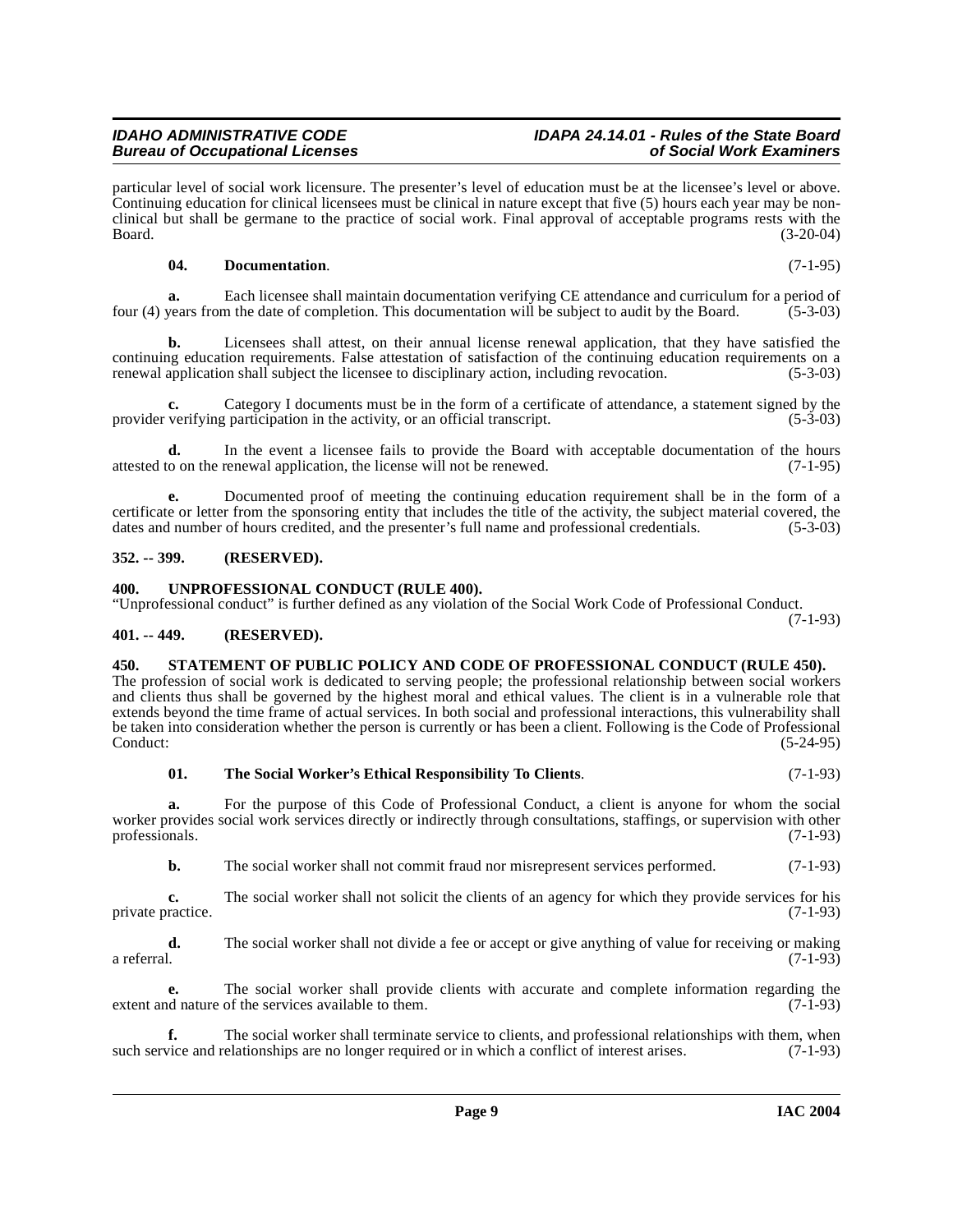**g.** A social worker shall not violate a position of trust by knowingly committing any act detrimental to  $(7-1-93)$ a client.  $(7-1-93)$ 

**h.** A social worker shall not exploit their professional relationships with clients (or former clients), supervisees, supervisors, students, employees, or research participants, sexually or otherwise. Social workers shall not condone or engage in sexual harassment. Sexual harassment is defined as deliberate or repeated comments, gestures, or physical contacts of a sexual nature that are unwelcomed by the recipient. (7-1-93)

**i.** A social worker shall not engage in sexual acts with a client or with a person who has been a client within the past three (3) years. A social worker shall not provide social work services to a person with whom he/she has had a sexual relationship.  $(7-1-93)$ has had a sexual relationship.

## <span id="page-9-0"></span>**02. The Social Worker's Conduct And Comportment As A Social Worker**. (7-1-93)

**a.** In providing services, a social worker shall not discriminate on the basis of age, sex, race, color, religion, national origin, mental or physical handicap, political belief, or any other preference or personal characteristic, condition or status. (7-1-93) characteristic, condition or status.

**b.** Social workers shall not undertake any activity in which their personal problems are likely to lead to inadequate performance or harm to a client, colleague, student, or research participant. If engaged in such activity when they become aware of their personal problems, they shall seek competent professional assistance to determine whether they should suspend, terminate, or limit the scope of their professional activities. (7-1-93)

**c.** A social worker shall not provide social work service while under the influence of alcohol or other mind-altering or mood-altering drugs which impair delivery of services. (7-1-93)

**d.** A social worker shall not repeatedly fail to keep scheduled appointments. (7-1-93)

**e.** The social worker who anticipates the termination or interruption of service to clients shall notify clients promptly and seek the transfer, referral, or continuation of services in relation to the clients' needs and preferences. (7-1-93)

**f.** The social worker shall attempt to make appropriate referrals as indicated by the client's need for services. (7-1-93)

**g.** A social worker shall obtain the client's or legal guardian's informed written consent when a client is to be involved in any research project. A social worker shall explain the research, including any implications.

(7-1-93)

**h.** The social worker shall obtain informed consent of clients before taping, recording, or permitting third party observation of their activities. (7-1-93)

**i.** A social worker shall safeguard information given by clients in providing client services. Except when required by law or judicial order, a social worker shall obtain the client's informed written consent before releasing confidential information from the setting or facility except for compelling reasons defined as but not limited to:  $(7-1-93)$ 

i. Consultation with another professional on behalf of the client thought to be dangerous to self or  $\omega$  others;  $(7-1-93)$ 

ii. Duty to warn pursuant to Chapter 19, Title 6, Idaho Code; (5-24-95)

iii. Child abuse and sexual molestation pursuant to Chapter 16, Title 16, Idaho Code; and (5-24-95)

iv. Any other situation in accordance with statutory requirements. (7-1-93)

**j.** A social worker shall report any violation of the law or rules, including Code of Professional Conduct, by a person certified under Chapter 32, Title 54, Idaho Code. (7-1-93)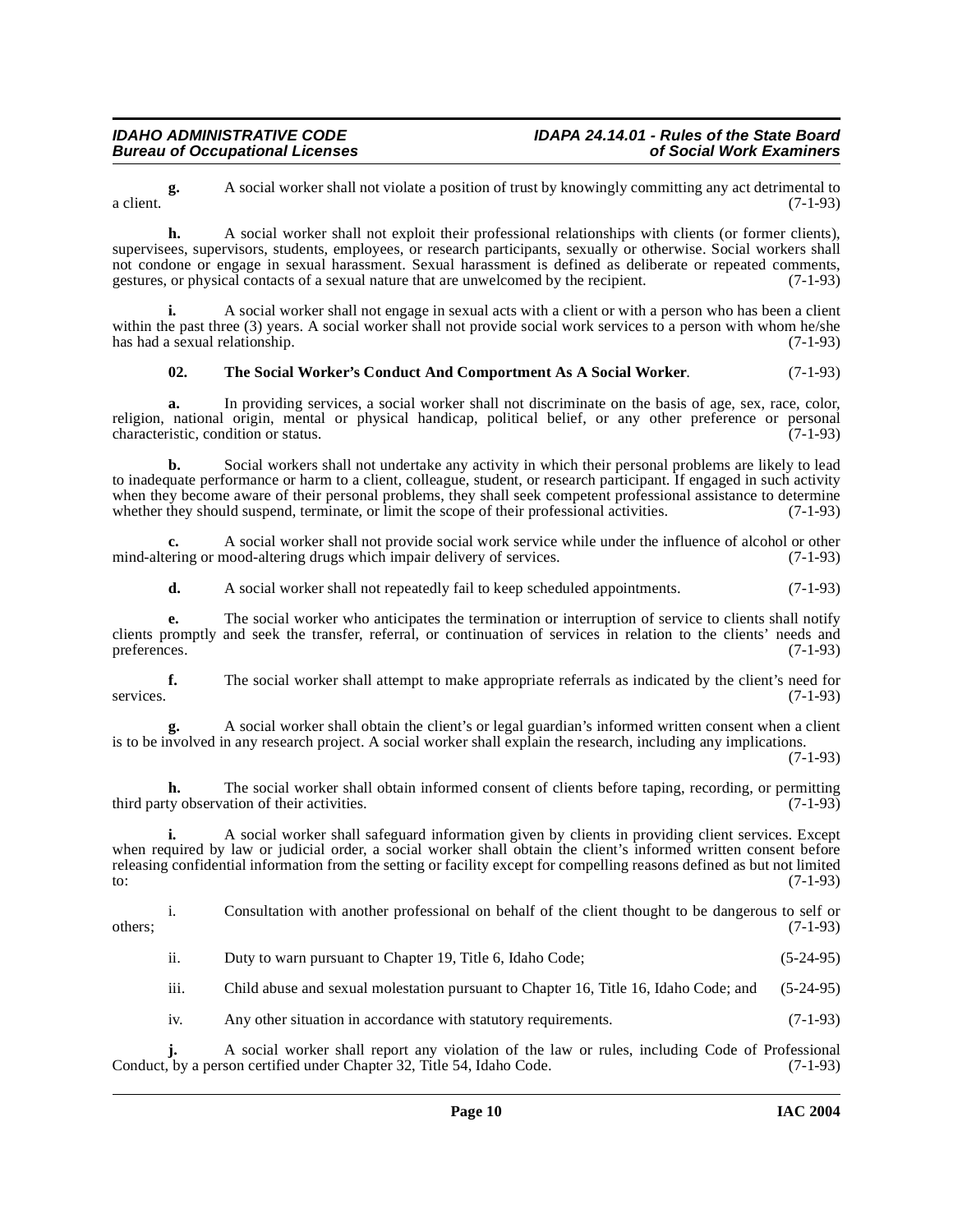**03. Competent Practice for Social Workers**. All social workers shall practice in a competent manner consistent with their level of education, training and experience. (3-20-04)

**a.** A social worker shall only represent himself and practice within the boundaries of his education, training, licensure level, supervision, and other relevant professional experience. (3-20-04)

**b.** A social worker shall only practice within new areas or use new intervention techniques or use after engaging in appropriate study, training, consultation, or supervision. (3-20-04) approaches after engaging in appropriate study, training, consultation, or supervision.

**c.** A social worker shall exercise careful judgement, when generally recognized standards do not exist with respect to an emerging area of practice, and take responsible steps to ensure the competence of his practice. (3-20-04)

**04. The Advertising Rules For Social Workers**. No social worker shall disseminate or cause the dissemination of any advertisement or advertising which is any way fraudulent, false, deceptive or misleading. Any advertisement or advertising shall be deemed by the board to be fraudulent, false, deceptive, or misleading if it:

(7-1-93)

## <span id="page-10-4"></span>**a.** Contains a misrepresentation of fact; or (7-1-93)

**b.** Is misleading or deceptive because in its content or in the context in which it is presented it makes only a partial disclosure of relevant facts. More specifically, it is misleading and deceptive for a social worker to advertise free services or services for a specific charge when in fact the social worker is transmitting a higher charge for the advertised services to a third party payor for payment or charges the patient or a third party. It is misleading and deceptive for a social worker or a group of social workers to advertise a social work referral service or bureau unless the advertisement specifically names each of the individual social workers who are participating in the referral service or bureau. (7-1-93) service or bureau.

**c.** Creates false or unjustified expectations of beneficial treatment or successful outcomes; or

(7-1-93)

**d.** Fails to identify conspicuously the social worker or social workers referred to in the advertising as worker or social workers: or (7-1-93) a social worker or social workers; or

**e.** Contains any representation or claims, as to which the social worker, referred to in the advertising, erform: or  $(7-1-93)$ fails to perform; or

**f.** Contains any representation which identifies the social worker practice being advertised by a name which does not include the terms "social worker," "social work," or some easily recognizable derivation thereof; or (7-1-93)

**g.** Contains any representation that the practitioner has received any license or recognition by the state of Idaho or its authorized agents, which is superior to the license and recognition granted to any social worker who successfully meets the licensing requirements of Chapter 32, Title 54, Idaho Code; or (7-1-93)

**h.** Appears in any classified directory, listing, or compendium under a heading, which when considered together with the advertisement, has the capacity or tendency to be deceptive or misleading with respect to the profession or professional status of the social worker; or (7-1-93) the profession or professional status of the social worker; or

<span id="page-10-3"></span><span id="page-10-2"></span>**i.** Contains any other representation, statement, or claim which is misleading or deceptive. (7-1-93)

## <span id="page-10-0"></span>**451. -- 474. (RESERVED).**

## <span id="page-10-1"></span>**475. DISCIPLINE (RULE 475).**

**01.** Civil Fine. The Board may impose a civil fine not to exceed one thousand dollars (\$1,000) upon a social worker for each violation of Section 54-3211. Idaho Code. (3-18-99) licensed social worker for each violation of Section 54-3211, Idaho Code.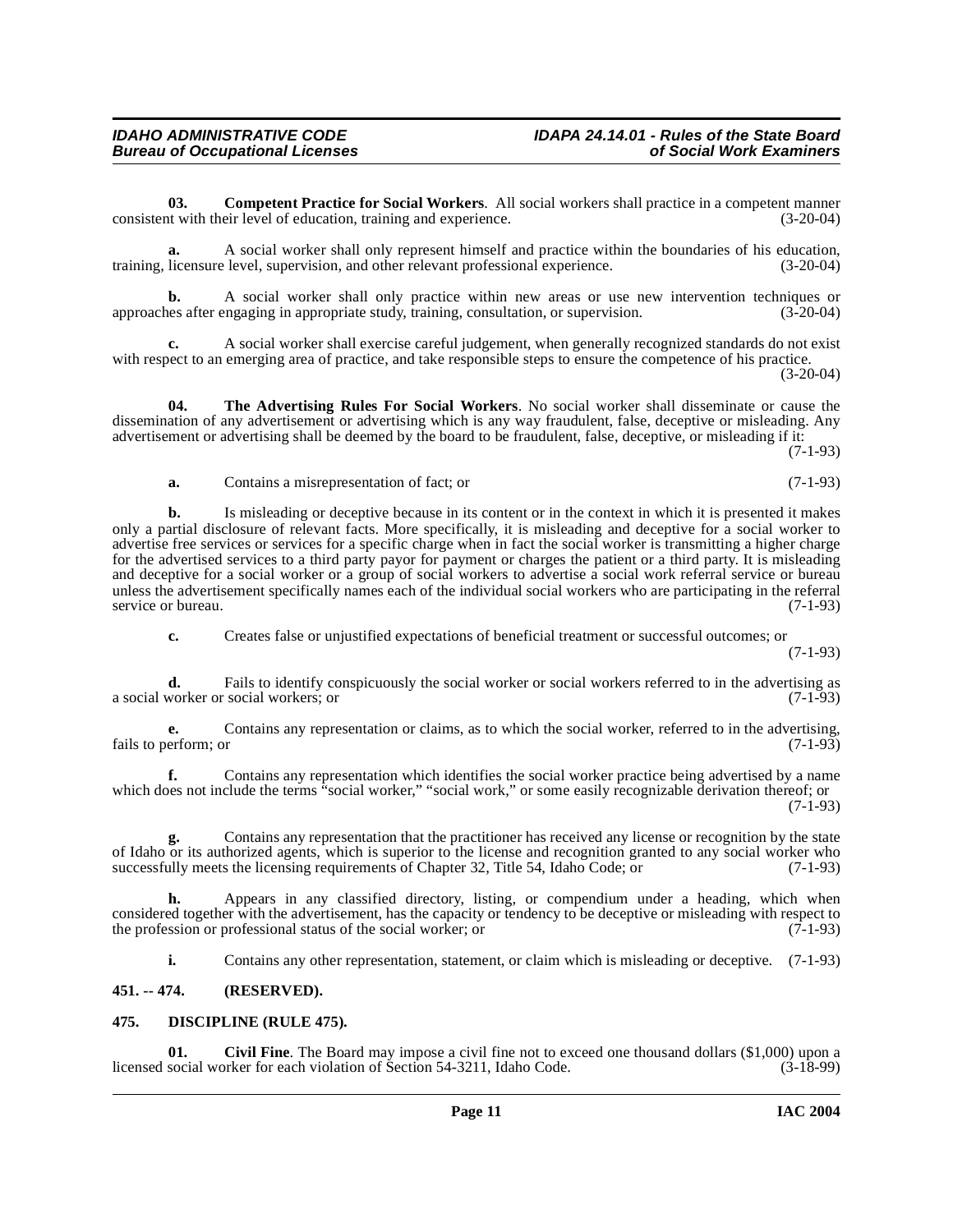<span id="page-11-3"></span>**02. Costs And Fees**. The Board may order a licensed social worker to pay the costs and fees incurred by the Board in the investigation or prosecution of the licensee for violation of Section 54-3211, Idaho Code. (3-18-99)

## <span id="page-11-0"></span>**476. -- 499. (RESERVED).**

#### <span id="page-11-1"></span>**500. RULEMAKING HISTORY PRIOR TO JULY, 1993 (RULE 500).** Adopted January 30, 1980 Re-adopted October 11, 1983 Revised December 15, 1983 Rule C.4. and E.1.c. Adopted Emergency Re-adopted February 23, 1985 Re-adopted November 25, 1985 Re-adopted February 16, 1988 Re-adopted January 22, 1990 (7-1-93)

<span id="page-11-2"></span>**501. -- 999. (RESERVED).**